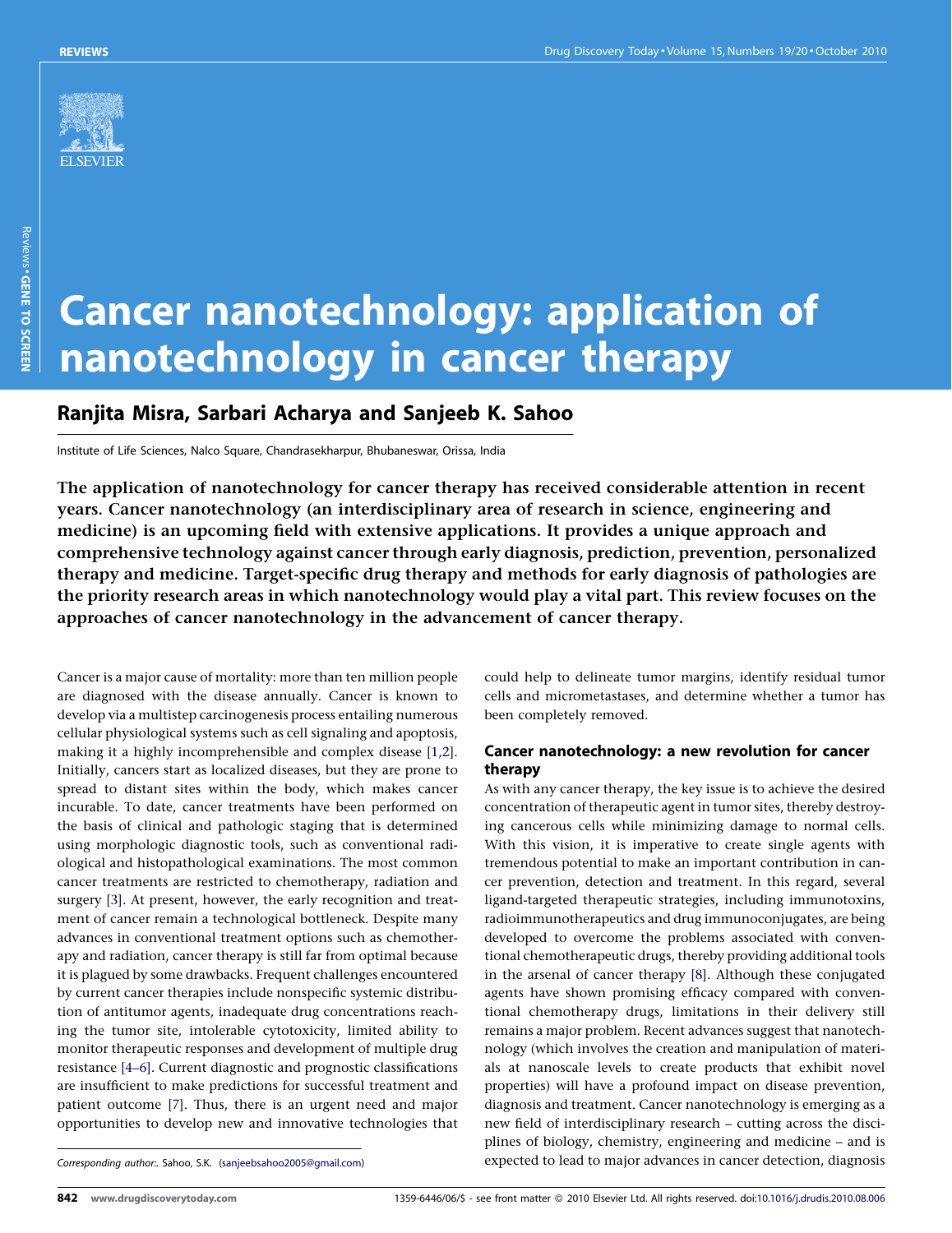

Cancer therapy. Nanoparticulate architecture and drug delivery modalities. (a) Universal structural topology of nanoparticles illustrating core compartment with terminal surface groups (Z). (b) Size-mediated passive targeting of multifunctional nanoparticles carrying diagnostic and imaging agents (A and I) and therapeutic drugs for cancer therapy. (c) Active receptor-mediated targeting of multifunctional nanoparticles by different homing agents (C).

and treatment [\[9\]](#page-8-0) (Fig. 1). The idea of crafting more effective cancer treatments by engineering matter at the nanoscale provides a compelling panacea for preferential elimination of cancer cells without serious damage to normal cells.

Nanotechnology is a multidisciplinary field that has emerged recently as one of the most propitious fields in cancer treatment [\[10\].](#page-8-0) Nanomedicine (the medical application of nanotechnology) has incredible potential for revolutionizing cancer therapeutics and diagnostics by developing ingenious biocompatible nanocomposites for drug delivery purposes, which represent the most pertinent application of nanoparticles [\[6\].](#page-8-0) Recent years have witnessed unprecedented use of nanocarriers (particularly in the size range from 10 nm to 100 nm) as an emerging class of therapeutics for cancer treatment. Two therapeutic nanocarrier-liposomes and albumin nanoparticles have been approved by the US FDA for clinical practices. In addition, liposomal doxorubicin, albuminbound paclitaxel (Abraxane $\mathbb{B}$ ) is another example of an enhanced permeability and retention (EPR)-based nanovector application for breast cancer chemotherapy [\[11,12\].](#page-8-0) These nanosystems have four unique properties that distinguish them from other cancer therapeutics: (i) the nanosystems can themselves have therapeutic or diagnostic properties and can be designed to carry a large

therapeutic 'payload'; (ii) nanosystems can be attached to multivalent targeting ligands, which yield high affinity and specificity for target cells; (iii) nanosystems can be made to accommodate multiple drug molecules that simultaneously enable combinatorial cancer therapy and (iv) nanosystems can bypass traditional drug resistance mechanisms. By using both passive and active targeting strategies, the nanocarriers can achieve increased intracellular concentration of drugs in cancer cells while minimizing toxicity in normal cells, simultaneously enhancing anticancer effects and reducing systemic toxicity [\[13\].](#page-8-0)

# Tools of nanotechnology for cancer therapy

The tools of nanotechnology with applications in early cancer detection and treatment include the following ([Box 1](#page-2-0) and [Fig. 2\)](#page-2-0).

## Liposomes

Liposomes have become very versatile tools in biology, biochemistry and medicine because of their enormous diversity of structure and compositions [\[7,8,14–16\]](#page-8-0). Examples of liposome-mediated drug delivery are doxorubicin (Doxil) and daunorubicin (Daunoxome), which are currently being marketed as liposome delivery systems. Polyethylene glycol (PEG)ylated liposomal doxorubicin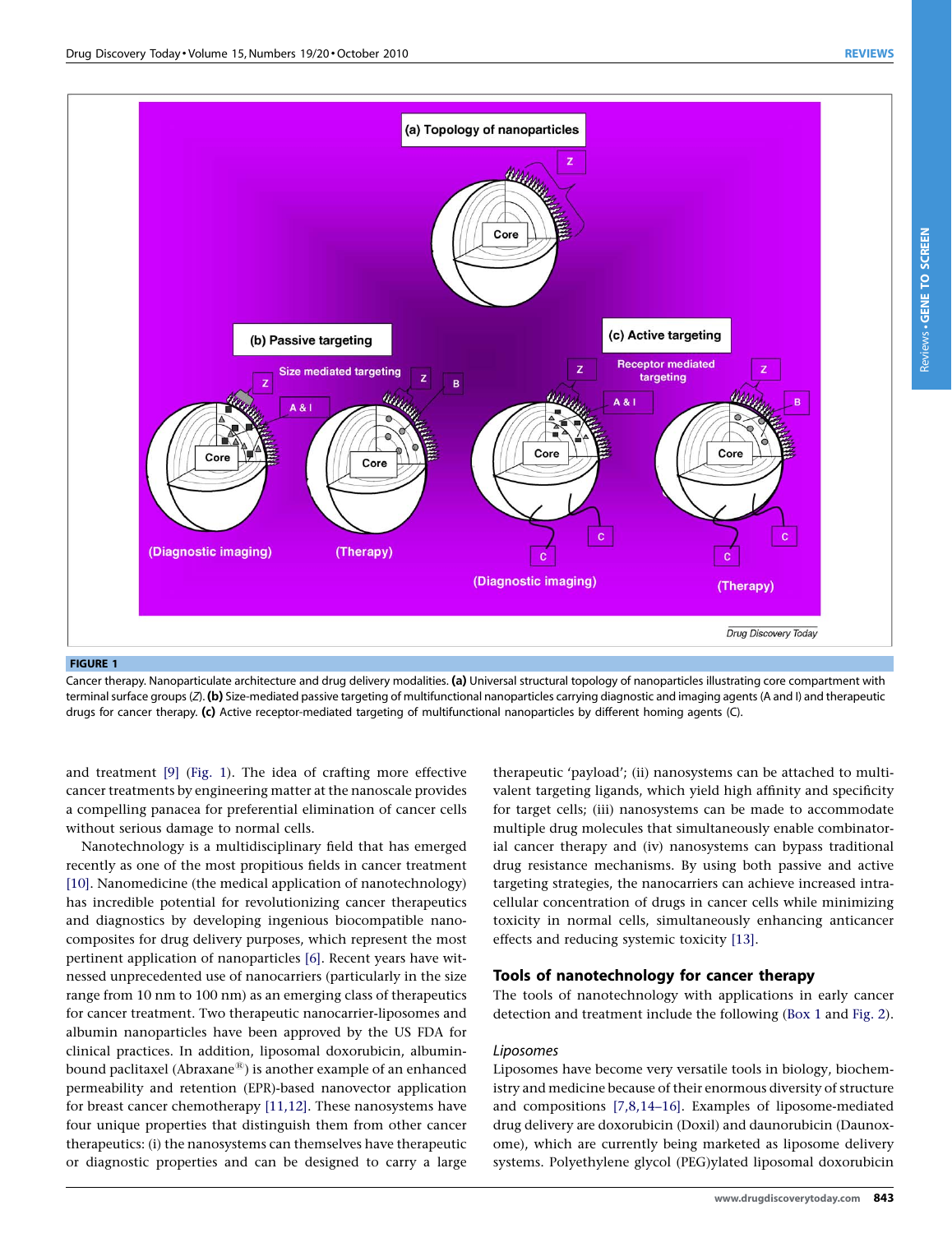# <span id="page-2-0"></span>BOX 1

# Tools of nanotechnology

- $\bullet$ Liposomes
- $\bullet$ Nanoparticles
- $\bullet$ Polymeric micelles
- $\bullet$ Dendrimers
- $\bullet$ Nanocantilever
- $\bullet$ Carbon nanotubes
- $\bullet$ Quantum dots

(Doxil<sup>®</sup>, Caelyx<sup>®</sup>; Alza Pharmaceuticals, San Bruno, CA, USA) has achieved the most prolonged circulation to date, with a terminal half-life of 55 hours in humans [\[7,9,17\].](#page-8-0) These PEGylated (also referred to as sterically stabilized, or 'Stealth') liposomes display inhibited interaction with plasma proteins and mononuclear phagocytes and, consequently, display greatly prolonged circulation time. A similar approach was utilized by packaging therapeutic molecules inside a liposome and decorating the surface of liposome using molecular 'Trojan Horse' technology [\[8,18,19\]](#page-8-0). Zhang et al. [\[20\]](#page-8-0) prepared OX-26-transferrin-targeted PEGylated



#### FIGURE 2

Tools of nanotechnology. Schematics of different nanotechnology-based tools used for cancer therapy. Liposomes are made up of lipid structures that can be made stealth by PEGylation and encapsulating different therapeutic agents; these are used as a potential nanocarrier for cancer therapy. Nanocantilevers are array-like structures in which engineered tiny bars anchored at one end help in the detection of altered proteins present in certain types of cancers. During the detection procedure, on one side the cantilever bends, which is detected optically. Quantum dots are fluorescent nanocrystals that can be conjugated to a ligand by coating a polymeric layer onto it; therapeutic agents are encapsulated and used for cancer therapy. New synthetic methods have been developed to design multifunctional nanoparticles, in which we can encapsulate both therapeutic and imaging agents in a single nanocarrier system that will conjugate with more than one ligand on the surface; thus, it will act as a novel multifunctional nanocarrier system with the capacity of targeted tumor imaging and the delivery of therapeutic agents.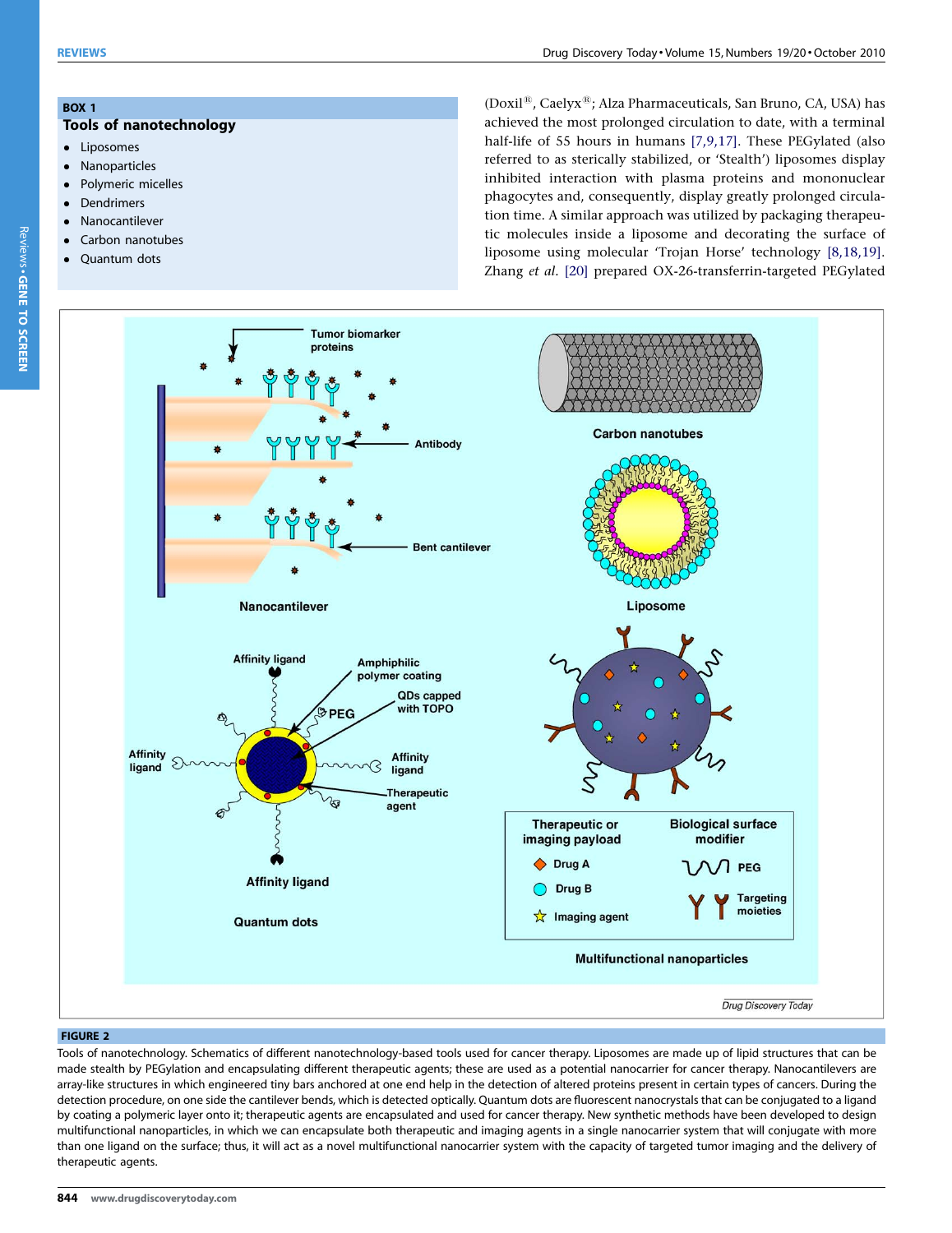immunoliposomes carrying expression plasmids of gene encoding tyrosine hydroxylase, and promising results were obtained in a rat model for Parkinson's disease. Leamon et al. [\[21\]](#page-8-0) have recently evaluated the in vitro and in vivo status of the delivery of oligonucleotides encapsulated in folate-coated liposomes. Moreover, folate-receptor-targeted liposomes have proven effective in delivering doxorubicin in vivo and have been found to bypass multidrug resistance in cultured tumor cells [\[22\]](#page-8-0).

# Nanoparticles

These are submicron-sized colloidal particles with a therapeutic agent of interest encapsulated within their polymeric matrix or adsorbed or conjugated onto the surface [\[15\].](#page-8-0) Nanoparticles are targeted to specific sites by surface modifications, which provide specific biochemical interactions with the receptors expressed on target cells [\[6,23\]](#page-8-0). Another important function of nanoparticles is their ability to deliver drugs to the target site, crossing several biological barriers such as the blood–brain barrier. By coating the nanoparticles with polysorbates, the drug-loaded nanoparticles can be transported across the blood–brain barrier, enabling brain targeting after an intravenous injection [\[7,24–](#page-8-0) [27\]](#page-8-0). Recently, our group has developed several different potential nanocarrier systems for the treatment of cancer. Acharya et al. [\[13\]](#page-8-0) have designed epithelial growth factor antibody-conjugated rapamycin-loaded nanoparticles and showed the enhanced efficacy of these formulated immunonanoparticles in MCF 7 breast cancer-cell line. Misra et al. [\[23\]](#page-8-0) have improved the therapeutic efficacy of the potent anticancer drug doxorubicin by directly targeting the drug to the nucleus of breast cancer cells by conjugating a nuclear localization sequence to the surface of the nanoparticles. Mohanty and Sahoo [\[28\]](#page-8-0) have formulated a nanoparticulate delivery system through the use of glycerol monooleate and pluronic F-127 that can solubilize curcumin in aqueous media at clinically relevant concentrations, protect it from hydrolytic degradation and in vivo biotransformation, and deliver curcumin in a controlled manner. It is well recognized that the development of novel approaches for early cancer detection and effective therapy will contribute notably to improving patient survival. New synthetic methods have been developed to control precisely the size and shape of nanoparticles as a means to tune absorption and emission properties [\[29\].](#page-8-0) The development of nanoparticles as imaging contrast agents also makes possible the production of multifunctional nanoparticles with a capacity for targeted tumor imaging and delivery of therapeutic agents [\[30\].](#page-8-0)

## Polymeric micelles

A micelle is defined as a collection of amphiphilic surfactant molecules; micelles are turning out to be a keystone in the future of therapeutics [\[31\].](#page-8-0) The first polymeric micelle formulation of paclitaxel, Genexol-PM (PEG-poly (D,L-lactide)-paclitaxel), is a cremophor-EL-free polymeric micelle-formulated paclitaxel [\[32,33\].](#page-8-0) A phase I and pharmacokinetic study has been conducted in patients with advanced refractory malignancies. Several polymeric PEG-micelle formulations have entered clinical trials; for example, doxorubicin-loaded polymeric micelle has gone through a phase I clinical trial for solid tumors and shown encouraging results in treating restenosis by encouraging accumulation in vascular lesions [\[34,35\].](#page-8-0) Torchilin et al. [\[36\]](#page-8-0) have formulated antitumor antibody-conjugated polymeric micelles (immunomicelles), encapsulating the water-insoluble drug Taxol, that effectively recognize and bind to various cancer cells in vitro. Mohanty et al. [\[37\]](#page-8-0) have developed curcumin-loaded methoxy poly ethylene glycol/poly-e-caprolactone diblock copolymeric micelles and have shown the improved efficacy of the micellar system over the native drug using pancreatic cell lines.

#### Dendrimers

Dendrimers are macromolecular compounds that comprise a series of branches around an inner core, the size and shape of which can be altered as desired, and hence serve as an attractive modality for drug delivery [\[38–41\]](#page-8-0). In a recent work by Choi et al. [\[42\]](#page-8-0), DNAassembled polyamidoamine dendrimer clusters were prepared for cancer-cell-specific targeting. They have prepared dendrimer-5FU conjugates by acetylation, which – upon hydrolysis – release free 5FU, thus minimizing the toxicity of 5FU [\[31,42\]](#page-8-0). The unique architecture of dendrimers enables for multivalent attachment of imaging probes, as well as targeting moieties; thus, it can be also used as a highly efficient diagnostic tool for cancer imaging. Gadolinium-based magnetic resonance imaging contrast agents can operate at an approximately 100-fold less concentration than iodine atoms required for computed tomography imaging. They can be targeted to a single site, which improves the sensitivity of imaging [\[43,44\].](#page-8-0) Phase I clinical trials of Starpharma's dendrimerbased microbicide (VivaGel) are also the first human dendrimer pharmaceutical clinical trials [\[45\].](#page-8-0)

#### Nanocantilever

Microarray methods employing the detection of specific biomolecular interactions are now an indispensable tool for disease diagnosis, genome research and drug discovery. Tiny bars anchored at one end can be engineered to bind to molecules associated with cancer. These molecules can bind to altered DNA proteins that are present in certain types of cancer. During detection procedures, when biospecific interactions occur between a receptor immobilized on one side of a cantilever and a ligand in solution, the cantilever bends; if detected optically, it is possible to tell whether cancer molecules are present and, hence, detect early molecular events in the development of cancer. The deflection of silicon beams depends on the amount of DNA or protein bound to the cantilever surface. The deflection can be observed directly, using laser light, or by measurement of perturbations in their resonant vibration frequency. Arun Majumdar and colleagues used microcantilevers to detect single-nucleotide polymorphisms in a 10-mer DNA target oligonucleotide without the use of extrinsic fluorescent or radioactive labeling. They also demonstrated the applicability of microcantilevers for the quantitation of PSA at clinically considerable concentrations. The breakthrough potential afforded by nanocantilevers resides in their extraordinary multiplexing capability [\[46\]](#page-8-0).

#### Carbon nanotubes

Another type of nanodevice for biomarker detection is the carbon nanotube [\[47\]](#page-8-0). Carbon nanotubes are carbon cylinders composed of benzene rings that have been applied in biology as sensors for detecting DNA and protein, as diagnostic devices for the discri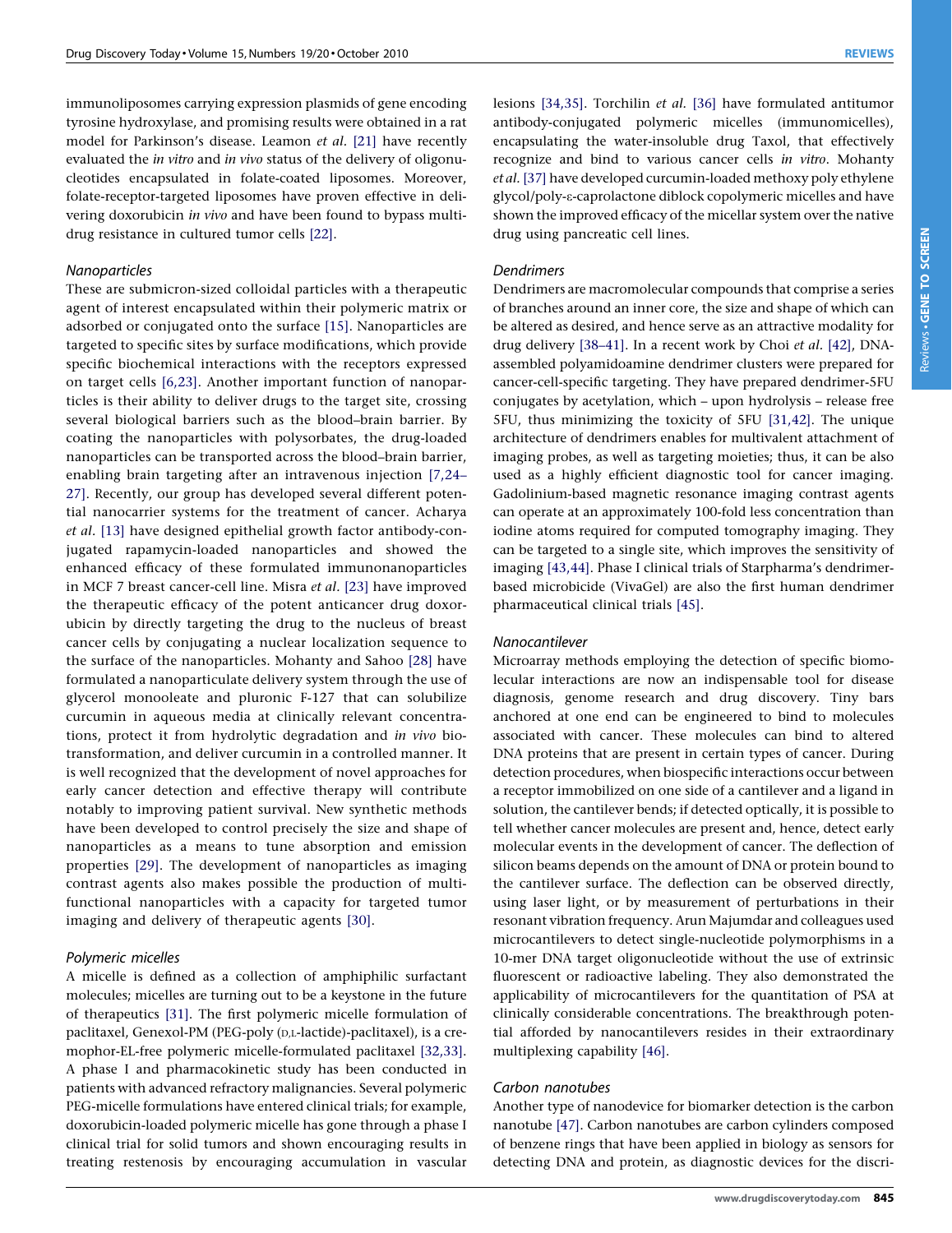mination of different proteins from serum samples and as carriers to deliver drug, vaccine or protein [\[48\].](#page-8-0) An emerging field in nanotechnology is the exploration of interesting structural, mechanical, electrical and optical properties of single-walled carbon nanotubes (SWNTs) for biological applications including biosensors, molecular transporters for drug delivery and potential new therapies [\[9\].](#page-8-0) The high optical absorbance of SWNTs in the near-infrared regime causes heating under laser irradiation, which is useful for destroying cancer cells that are selectively internalized with nanotubes. Current trends in biomedical imaging have focused on the Near Infrared fluorescence properties of SWNTs and on surface functionalization. NIR fluorescence lies in the biologically transparent region (700–1300 nm) where autofluorescence, absorption and scattering by blood and tissue are minimized. Surface-functionalized multiwalled carbon nanotubes have also been used successfully for bioimaging purposes [\[49–51\].](#page-8-0) In an in vitro study, drugs bound to carbon nanotubes were shown to be more effectively internalized into cells than free drug alone.

# Quantum dots

In recent years, semiconductor quantum dots (QDs) have attracted the attention of many research groups because of their scientific and technological significance in microelectronics, optoelectronics and cellular imaging [\[9,47,48\].](#page-8-0) Semiconductor QDs are emerging as a new class of fluorescent labels for biology and medicine. The broad absorption and narrow emission characteristics of the QDs make it possible to perform multicolor imaging with a single excitation source. The high fluorescence quantum yield of the QDs, their resistance to photobleaching and their unique physical, chemical and optical properties make them good candidates for fluorescent tagging for in vivo molecular and cellular imaging [\[52–](#page-8-0) [55\]](#page-8-0). QDs also provide a versatile nanoscale scaffold for designing multifunctional nanoparticles with both imaging and therapeutic functions. For in vivo and intraoperative tumor imaging, QDs hold great promise, mainly because of their intense fluorescent signals and multiplexing capabilities, which could enable a high degree of sensitivity and selectivity. QDs have been the subject of toxicological scrutiny because of their material formulations; however, several groups have reported that with biocompatible surface coatings, such as PEG-silica, QDs can be well tolerated by cells in vitro  $[56]$ . Nie et al.  $[47]$  first reported that it is feasible to simultaneously target and image prostate tumors in living animal models using bioconjugated, prostate membrane antigen-targeted QDs. The surface of QDs can be engineered or modified to improve QD solubility, sensitivity, specificity and visualization in target tissue.

# Aspects of targeted cancer therapy

Ideally, for anticancer drugs to be effective in cancer treatment, they should first (after administration) be able to reach the desired tumor tissues through the penetration of barriers in the body with minimal loss of volume or activity in the blood circulation. Second, after reaching the tumor tissue, drugs should have the ability to selectively kill tumor cells without affecting normal cells with a controlled release mechanism of the active form. These two basic strategies are also associated with improvements in patient survival and quality of life, by simultaneously increasing the intracellular concentration of drugs and reducing dose-limiting toxicities. In



#### FIGURE 3

Tumor targeting. The right-hand part of the figure depicts the increased accumulation of nanoparticles in tumor owing to leaky tumor vasculature, leading to the enhanced permeability and retention effect. The left-hand part of the figure shows active targeting mediated by targeted nanoparticles.

principle, nanoparticle delivery of anticancer drugs to tumor tissues can be achieved by either passive or active targeting (Fig. 3).

#### Passive targeting

Passive targeting refers to the accumulation of a drug or drug carrier system at a desired site owing to physico-chemical or pharmacological factors. It takes advantage of the inherent size of nanoparticles and the unique properties of tumor vasculature, such as the EPR effect and the tumor microenvironment. This approach can effectively enhance drug bioavailability and efficacy: it makes use of the anatomical and functional differences between normal and tumor vasculature to deliver the drug to a targeted site or might include localized delivery. Tumor vasculature is very different to normal tissue. Angiogenic blood vessels in tumor tissues, unlike those in normal tissues, have gaps as large as 600–800 nm between adjacent endothelial cells. The leaky and defective architecture of tumor vasculature might be due to elevated levels of vascular mediators such as bradykinins, nitric oxide, vascular endothelial growth factor, basic fibroblast growth factor, prostaglandins and so on. The unique pathophysiologic characteristics of tumor vessels coupled with poor lymphatic drainage induces the EPR effect, which enables macromolecules, including nanoparticles, to extravasate through these gaps into extravascular spaces and accumulate inside tumor tissues [\[57\]](#page-8-0). Dramatic increases in tumor drug accumulation, usually tenfold or greater, can be achieved when a drug is delivered by a nanoparticle rather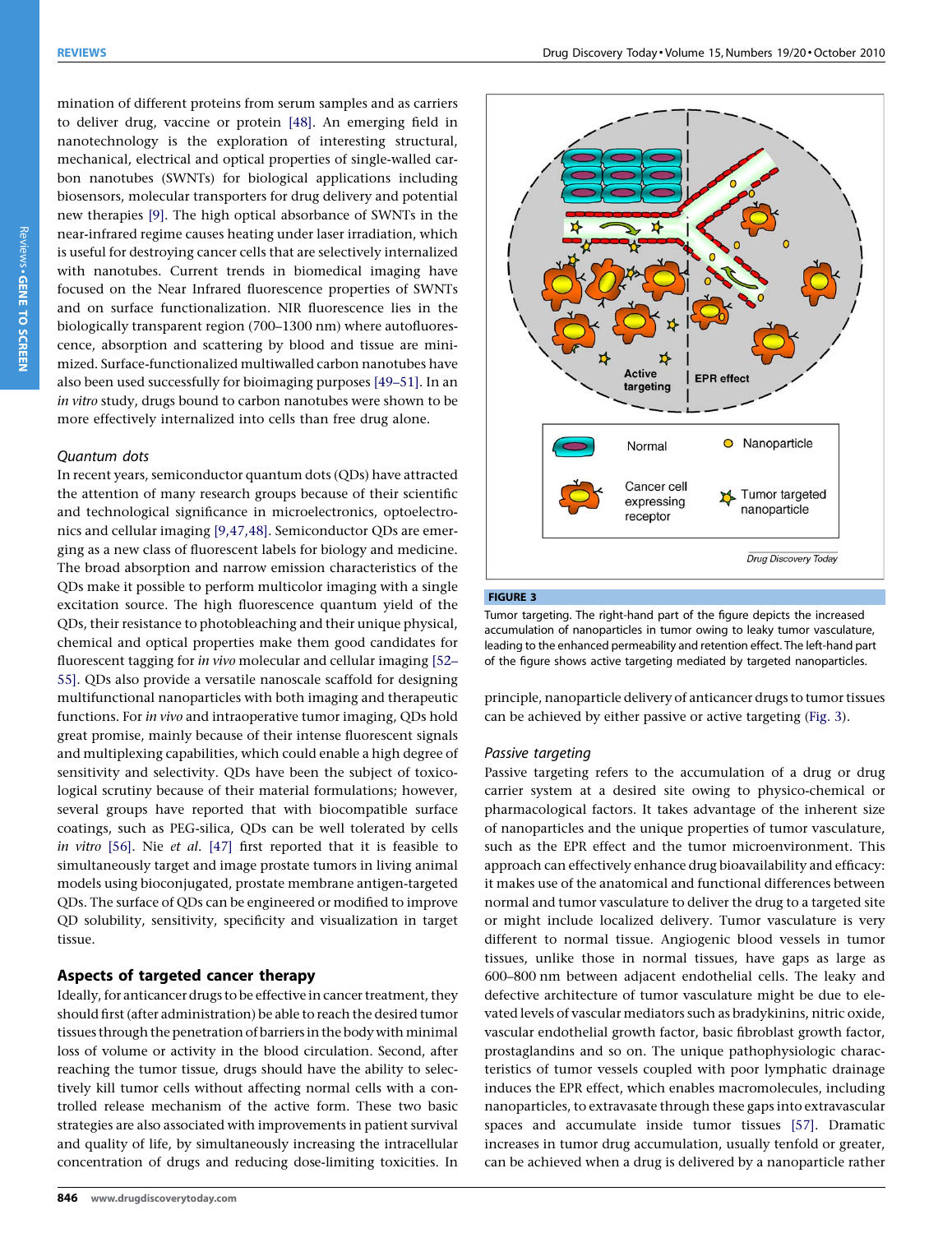than as a free drug. Another contributor to passive targeting is the unique microenvironment surrounding tumor cells, which is different to that of normal cells. Fast-growing, hyperproliferative cancer cells have a high metabolic rate, and the supply of oxygen and nutrients is usually not sufficient for them to maintain this. Therefore, tumor cells use glycolysis to obtain extra energy, resulting in an acidic environment. The pH-sensitive liposomes are designed to be stable at a physiologic pH of 7.4 but degraded to release active drug in target tissues in which the pH is less than physiologic values, such as in the acidic environment of tumor cells. In addition, cancer cells express and release unique enzymes, such as matrix metalloproteinases, which are implicated in their movement and survival mechanisms. An albumin-bound form of doxorubicin incorporating a matrix-metalloproteinase-2-specific octapeptide sequence between the drug and the carrier was observed to be efficiently and specifically cleaved by matrix metalloproteinase in an *in vitro* study [\[58\]](#page-8-0).

# Active targeting

The polymeric nanoparticles that have been tested clinically so far have mostly lacked a targeting moiety and instead rely mainly on the EPR effect of tumors, the tumor microenvironment and tumor angiogenesis to promote some tumor-selective delivery of nanoparticles to tumor tissues. However, these drug delivery systems using a binary structure conjugate inevitably have intrinsic limitations to the degree of targeting specificity they can achieve. One suggested approach to overcoming these limitations is known as active targeting. It involves the attachment of a homing moiety, such as a monoclonal antibody or a ligand, to deliver a drug to pathological sites or to cross biological barriers based on molecular recognition processes [\[59–61\].](#page-8-0) When constructing ternary-structured nanoparticles (consisting of drugs and targeting moiety), some factors must be considered to create more efficient delivery systems. First, the antigen or receptor should be expressed exclusively on tumor cells and not expressed on normal cells. Second, they should be expressed homogeneously on all targeted tumor cells. Finally, cell-surface antigens and receptors should not be shed into the blood circulation. Internalization of targeted conjugates after binding to target cells is an important criterion in the selection of proper targeting ligands. Internalization usually occurs via receptor-mediated endocytosis. For example, when a folate-targeted conjugate binds with folate receptor on the cell surface, the invaginating plasma membrane envelopes the complex of the receptor and ligand to form an endosome. Newly formed endosomes are transferred to target organelles. As the pH value in the interior of the endosome becomes acidic and lysozymes are activated, the drug is released from the conjugate and enters the cytoplasm, if the drug has the proper physico-chemical properties to cross the endosomal membrane. Released drugs are then trafficked by their target organelle, depending on the drug. Meanwhile, the folate receptor released from the conjugate returns to the cell membrane to start a second round of transport by binding with new folate-targeted conjugates. Ligands targeting cell-surface receptors can be natural materials, such as folate and growth factors, which have the advantages of lower molecular weight and lower immunogenicity than antibodies. Some ligands, however, such as folate that is supplied by food, show naturally high concentrations in the human body and might compete with the nanoparticle-conjugated ligand for binding to the

# BOX 2

 $\bullet$ 

# Nanotechnology-based novel cancer therapy

- Nanotechnology-based gene therapy
- $\bullet$ Nanotechnology-based photodynamic therapy
- Nanotechnology-based radiotherapy and radiofrequency therapy
- $\bullet$ Nanotechnology-based cancer theragnostics

receptor, effectively reducing the intracellular concentration of delivered drug.

# Nanotechnology-mediated novel cancer therapy

In the treatment of cancer, targeted treatment – in which only cancer cells are killed and normal cells are not harmed – has become increasingly desirable. The introduction of nanotechnology has brought new materials and pathways for the targeted treatment of cancer. Engineered properties of nanoparticles are opening the door to new, noninvasive strategies for cancer therapy that were not previously possible, including nanotechnologybased advance cancer therapy strategies such as photodynamic therapy (PDT), radiotherapy and radiofrequency therapy, and theragnostics (Box 2 and [Fig. 4](#page-6-0)).

## Nanotechnology-based gene therapy

Gene therapy is based on the concept that specific exogenous genes can be incorporated into the tumor cell genome to produce a tumoricidal effect. It represents one of the most rapidly developing areas in preclinical and clinical cancer research. Although viral vectors have traditionally been the primary agents used to deliver genes to target cells, they carry the risk of serious immune and inflammatory responses in the host. The problem associated with the viral vector is the toxicity, immune and inflammatory responses, gene control and targeting issue; in addition, there is always a fear of the virus recovering and causing disease. To overcome this, much interest has been shown in nonviralmediated gene transfer techniques. The advantage of using nonviral vectors is repeated administration at a very low cost and less immune reaction, owing to their nontoxicity. The most widely used nonviral vectors are liposome-mediated cationic polymers and nanoparticles. The physical properties of nanoparticles, including their morphology, size, charge density and colloidal stability, are important parameters for determining the overall efficacy of nanoparticles to act as potential nonviral gene delivery vehicles. Jere et al. [\[62\]](#page-8-0) have efficiently delivered Akt1 smallinterference-RNA-loaded biodegradable nano-polymeric carrier, leading to silencing of Akt1 protein and reduced cancer cell survival, proliferation, malignancy and metastasis.

# Nanotechnology-based photodynamic therapy

PDT is an alternative to current adjuvant therapy that carries little local or systemic treatment-associated morbidity and is not susceptible to the development of resistance. It involves the administration of a photosensitizing drug. PDT relies on activation of a photosensitizer, which – when activated by a specific wavelength of light – induces the release of reactive oxygen species that can kill tumor cells directly, as well as the tumor-associated vasculature, leading to tumor infraction. Targeting is essential in PDT because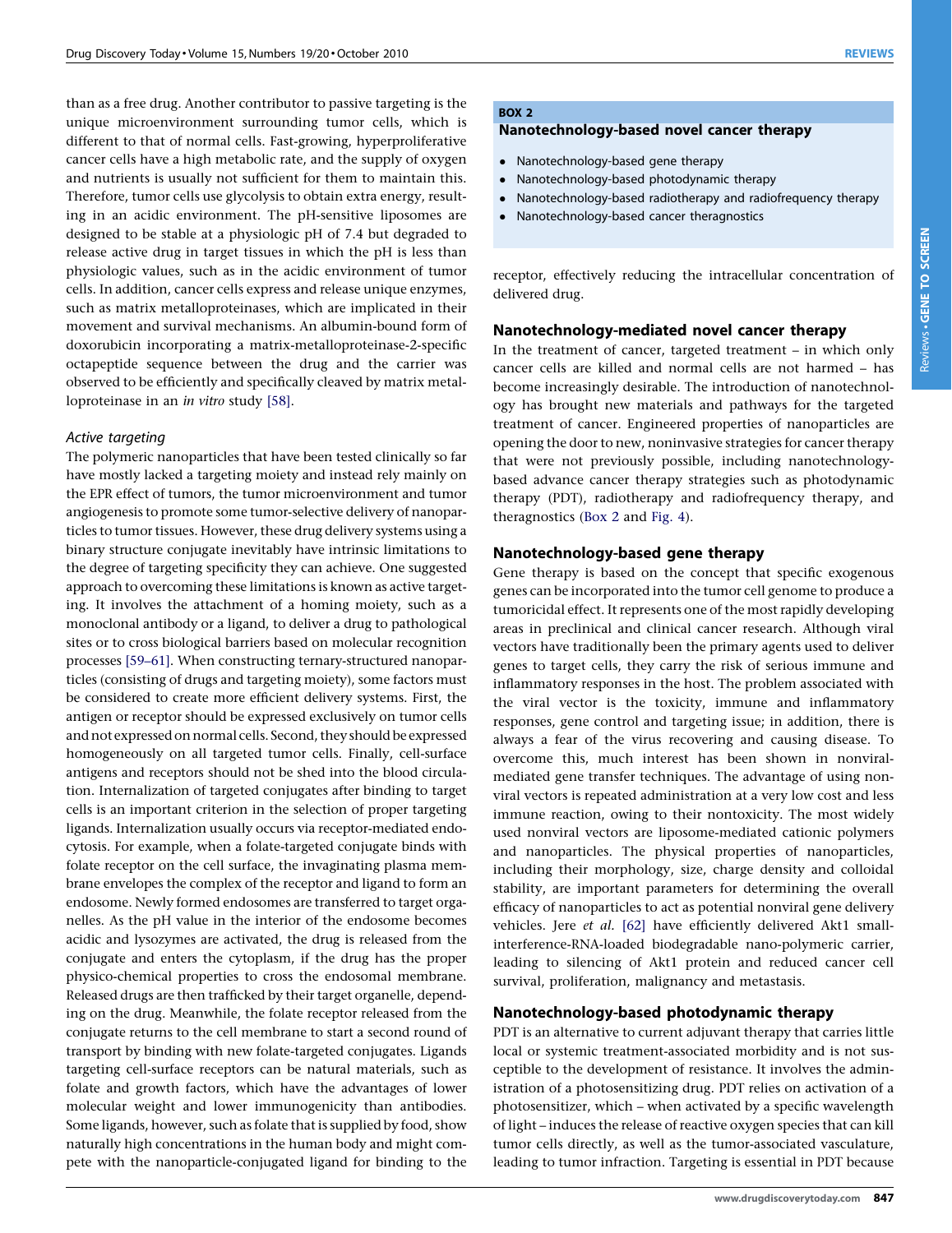

<span id="page-6-0"></span>

#### FIGURE 4

Different approaches of nanotechnology such as gene therapy, photodynamic therapy, radio therapy, radiofrequency therapy and cancer theragnostics are being applied for the treatment of cancer. These advanced technologies help target cancer cells only, without affecting normal cells. Ultimately, this leads to death of the cancer cells while the normal, healthy cells survive.

singlet oxygen is highly reactive. Polymeric nanoparticles offer a solution to this problem by enabling the delivery of a high quantity of photosensitizers to tumor cells via tumor-specific ligands. Additional advantages of PDT are that it can be used repeatedly without producing immunosuppressive and myelosuppressive effects and can be administered even after surgery, chemotherapy or radiotherapy. Peng et al. [\[63\]](#page-8-0) have developed pHsensitive nanoparticles as potential carriers for tumor targeting and PDT.

# Nanotechnology-based radiotherapy and radiofrequency therapy

Enhancement of radiation dose by high atomic number  $(Z)$  materials has long been of interest. It has been reported that loading high Z materials into the tumor could result in greater photoelectric absorption within the tumor than in surrounding tissues,

and thereby enhance the dose delivered to a tumor during radiation therapy. To be clinically useful, a radiosensitizer and/or dose enhancer should notably increase the therapeutic ratio and should be readily available, easily utilized and nontoxic. Gold (Au;  $Z = 79$ ) or nanogold (gold nanoparticles) showed dose-enhancing effects in cell experiments and in a murine model. Gold nanoparticles have been actively investigated in a wide variety of biomedical applications because of their biocompatibility and ease of con-jugation to biomolecules. Chang et al. [\[64\]](#page-8-0) have investigated the dose-enhancing effect and apoptotic potential of gold nanoparticles in combination with single-dose clinical electron beams on B16F10 melanoma tumor-bearing mice. Although radiofrequency ablation has been used in the treatment of cancer, cardiac conduction abnormalities and neurological lesions, it is most commonly used in cancer therapies. Unresectable malignant hepatic lesions are the most common tumor treated with this procedure.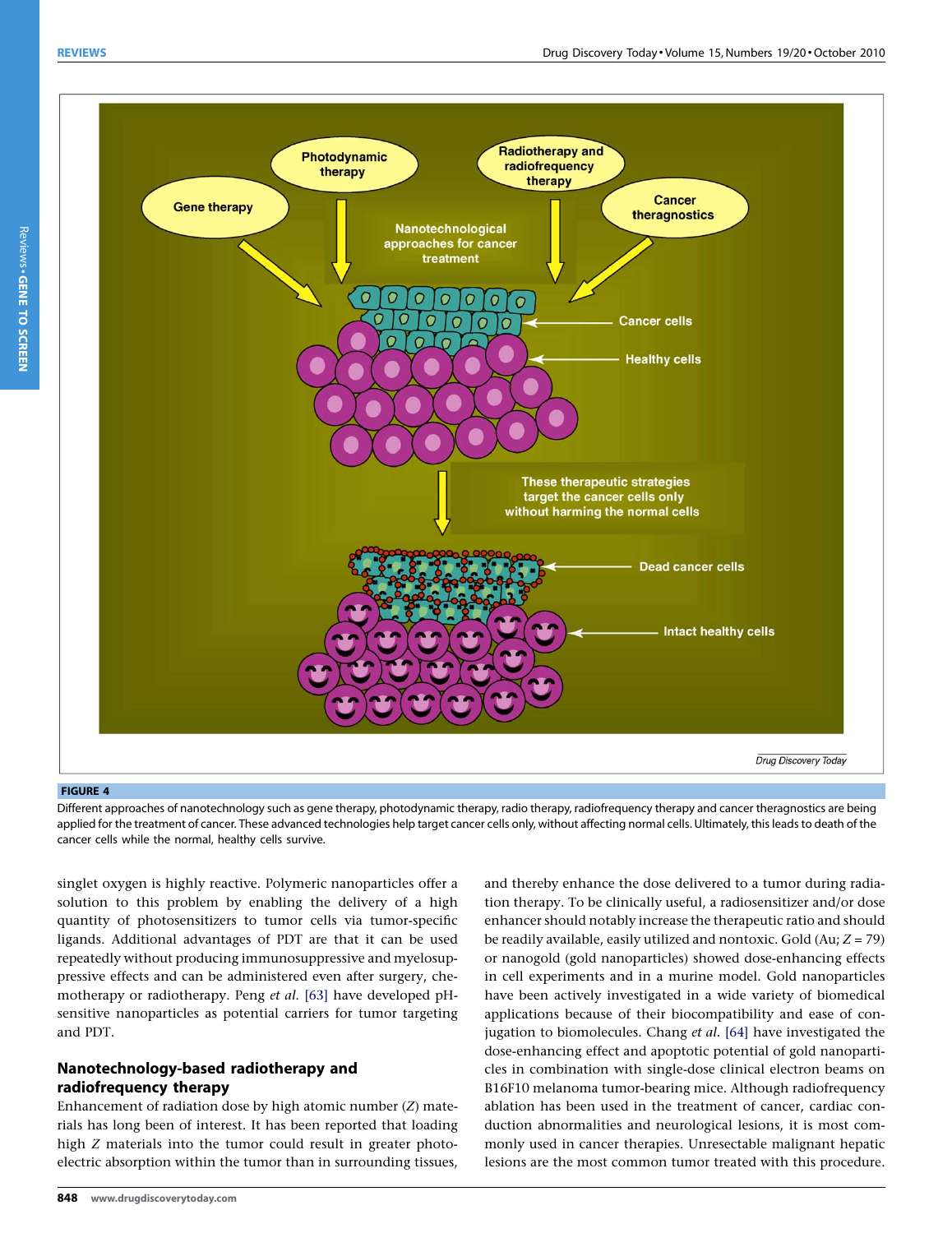<span id="page-7-0"></span>Radiofrequency ablation is an established approach to destroying tumors that has traditionally involved the insertion of probes into tumors; however, nanotechnology is enabling the development of noninvasive radiofrequency ablation of tumors. Gold nanoparticles have been demonstrated in vitro and in vivo to enhance cancercell destruction in a noninvasive radiofrequency field. Cardinal et al. [\[65\]](#page-8-0) have highlighted the potential use of gold nanoparticles for the specific targeting of cancer cells. They have used a novel, noninvasive radiowave machine coupled with gold nanoparticle enhancer solutions to thermally ablate tissue and cancer cells in both in vitro and in vivo systems.

# Nanotechnology-based cancer theragnostics

Combining diagnosis and therapy in one process is an emerging biomedical method referred to as theragnostics. The primary goal of theragnostics is to selectively target-specific (diseased) tissues or cells to increase diagnostic and therapeutic accuracy. With the help of theragnostics, we can bring together key stages of a medical treatment, such as diagnosis and therapy, and make a treatment shorter, safer and more efficient. Several theragnostic methods have employed nanoparticles as the carriers of diagnostic agents and drugs. Biocompatible nanoparticles are currently under development as cancer theragnostic agents that would enable noninvasive diagnosis and precise cancer therapy. Such nanoparticle-mediated combinatorial strategies offer promise for accelerating treatment, reducing side-effects of treatment and improving cancer cure rates. Lukianova-Hleb et al. [\[66\]](#page-8-0) have studied the optical generation and detection of plasmonic nanobubbles (PNBs) around gold nanoparticles in individual living cells, with the focus on tuning the PNB properties in one cell and evaluating the multifunctionality of the PNB. Several recent reviews have discussed engineering designs, physiochemical characteristics and biomedical applications of magnetic nanoparticles and have mentioned that magnetic nanoparticles can simultaneously act as diagnostic molecular imaging agents and as drug carriers [\[67\].](#page-8-0) Shim et al. [\[68\]](#page-8-0) have achieved combined diagnosis and therapy for cancer (theragnostics). In their study, they coated small-interfering-RNA-encapsulating polyplexes covalently with small gold nanoparticles via acid-cleavable linkages to explore the possibility of achieving combined stimuli-responsive multimodal optical imaging and stimuli-enhanced gene silencing.

# Future directions

Nanotechnology has become an enabling technology for personalized oncology, in which cancer detection, diagnosis and therapy are tailored to each individual's tumor molecular profile, and for predictive oncology, in which genetic and/or molecular markers are used to predict disease development, progression and clinical outcomes. In recognition of its potential impact in cancer research, the US National Cancer Institute has recently funded

eight national Centers of Cancer Nanotechnology Excellence. Looking into the future, there are several research themes or directions that are particularly promising but require concerted effort for success. The first is the design and development of nanoparticles with monofunctions or multiple functions. For cancer and other medical applications, important functions include imaging (single or dual modality), therapy (a single drug or a combination of two or more drugs) and targeting (one or more ligands). Nanoparticles provide opportunities for designing and tuning properties that are not possible with other types of therapeutic drugs and have shown they have a bright future as a new generation of cancer therapeutics. Furthermore, the development of multifunctional nanoparticles might eventually render nanoparticles able to detect and kill cancer cells simultaneously. Although there are certain crucial questions and many challenges remaining for the clinical development of nanoparticles, as more clinical data are available, further understanding in nanotechnology will certainly lead to the more rational design of optimized nanoparticles with improved selectivity, efficacy and safety. Current knowledge regarding the safety of nanocarriers, however, is insufficient. The pharmacokinetic behavior of different types of nanoparticles requires detailed investigation, and a database of health risks associated with different nanoparticles should be created. Preliminary and complementary animal studies should be carried out to identify the risks associated with nanoparticle use, with particular attention paid to elimination processes. Furthermore, very little attention has been paid to environmental effects and the potential effects on the health of those manufacturing these particles. Considering the countless potential applications of nanoparticles in the health sector, particularly in cancer research, there is an urgent need for the development of safety guidelines by the government. The emergence of Nanotechnology Research Centers, established in recent years (some of which are funded through the National Institutes of Health and the National Science Foundation), demonstrate the enthusiasm of investigators and granting agencies for the technology. In the next few years, many applications of nanotechnology will become commonplace within medical practice. Because these advancements will be incremental and will be initially derived from ongoing 'wet science' instead of scaled-down machining and computing, they might, ironically, sometimes be too small to be noticed.

# Concluding remarks

The application of nanotechnology in the field of cancer nanotechnology has experienced exponential growth in the past few years. Nanoparticles provide opportunities for designing and tuning properties that are not possible with other types of therapeutic drugs and have shown they have a bright future as a new generation of cancer therapeutics. The multidisciplinary field of nanotechnology holds the promise of delivering a technological breakthrough and is moving very fast from concept to reality.

#### References

<sup>1</sup> Reichert, J.M. and Wenger, J.B. (2008) Development trends for new cancer therapeutics and vaccines. Drug Discov. Today 13, 30–37

<sup>2</sup> Zou, W. (2005) Immunosuppressive networks in the tumor environment and their therapeutic relevance. Nat. Rev. Cancer 5, 263–274

<sup>3</sup> Singhal, S. et al. (2010) Nanotechnology applications in surgical oncology. Annu. Rev. Med. 61, 359–373

<sup>4</sup> Das, M. et al. (2009) Ligand-based targeted therapy for cancer tissue. Expert Opin. Drug Deliv. 6, 285–304